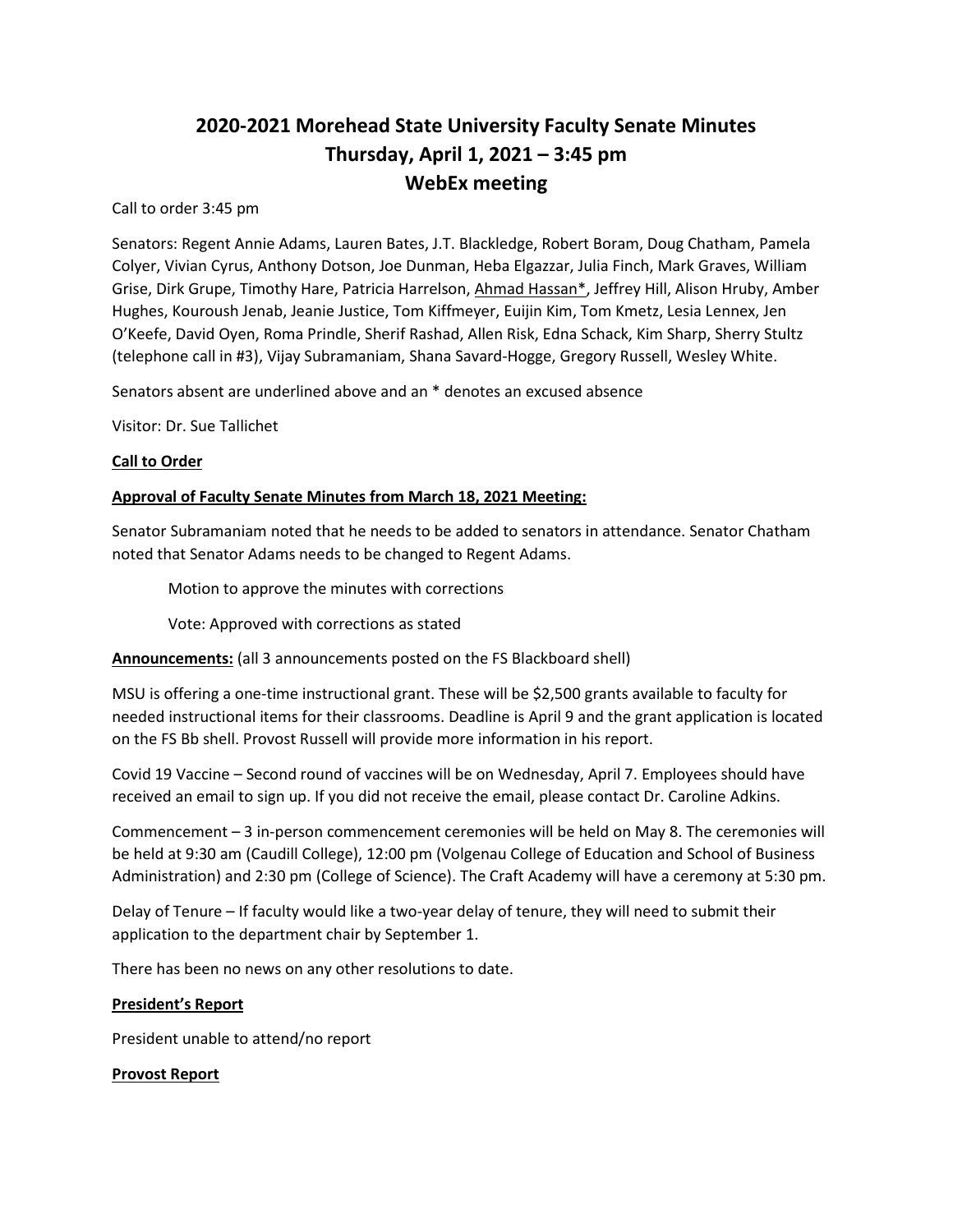Commencement – All the commencement exercises are in-person but will also be streamed. For any faculty that would like to join in, they will be provided the link.

There is a significant movement in monies that have been put forward for classroom technology items and support. Aging infrastructure such as desk and chairs will start being replaced this summer. Mini grants of \$2,500 are available for faculty and are due April 9. Faculty are encouraged to work with other faculty in their departments in a combined effort for larger purchases. Provost Russell would like to encourage FS to announce this to their constituents and encourage them apply by the deadline date. The Excellence in Teaching Committee will review the applications and provide recommendations to Provost Russell. The idea is to fund as many applications as possible.

Tenure Delay Senate Resolution – Approved by the BOR last week. The delay can be up to two years. Deadline is September 1, and this is a one-time, next year only opportunity.

Question – Senator White asked if the instructional grants being offered include research instruction. Provost Russell said he thought the grants would be for items touched and used by students. Senator White asked if a course had a laboratory associated with it would everyone in that associated lab be able to use the equipment. Provost Russell said all students would be able to use the equipment.

Question – Senator White asked when the grant would become effective and who will decide which applications are funded? Provost Russell said the award notifications will go out to faculty on May 3. They would like what has been requested in the grants to be purchased by the end of May. Provost Russell said he would be relying heavily on the Excellence in Teaching Committee recommendations for funding.

Question – Senator Finch asked if there was a request that faculty would normally put through IT (software that could be used in the computer labs), should they continue to send the request to IT or could they put it through the instructional grant? Provost Russell suggested putting it through the instructional grant.

Question – Regent Adams wanted to know if there were plans to have a longer standing pool for educational technology resources? Provost Russell referenced that there is one if not multiple strategic initiative goals within the strategic plan that address the need to upgrade technology, equipment and support of classrooms. They have been systematically moving through those strategic goals and trying to address them, so he thinks there would be funds but he will not speak for the president in saying there will be a standing pool.

Question – President-Elect Harrelson said last week the BOR approved phase 1 of the compensation plan. FS has received questions regarding whether the additional compensation that faculty will be receiving will count towards the teachers retirement system because it is not an across the board faculty salary raise. Provost Russell said he was not a retirement expert. It was his understanding that because compensation is going to base salary and not a supplement, this would not impact retirement. Regent Adams asked to address this. She contacted TRS and asked them if the compensation would count towards retirement. The response she received was the compensation will not count for any person's retirement if they retire before July 1, 2025. Provost Russell said he was not aware of this but would take this back to the compensation/compression plan discussions.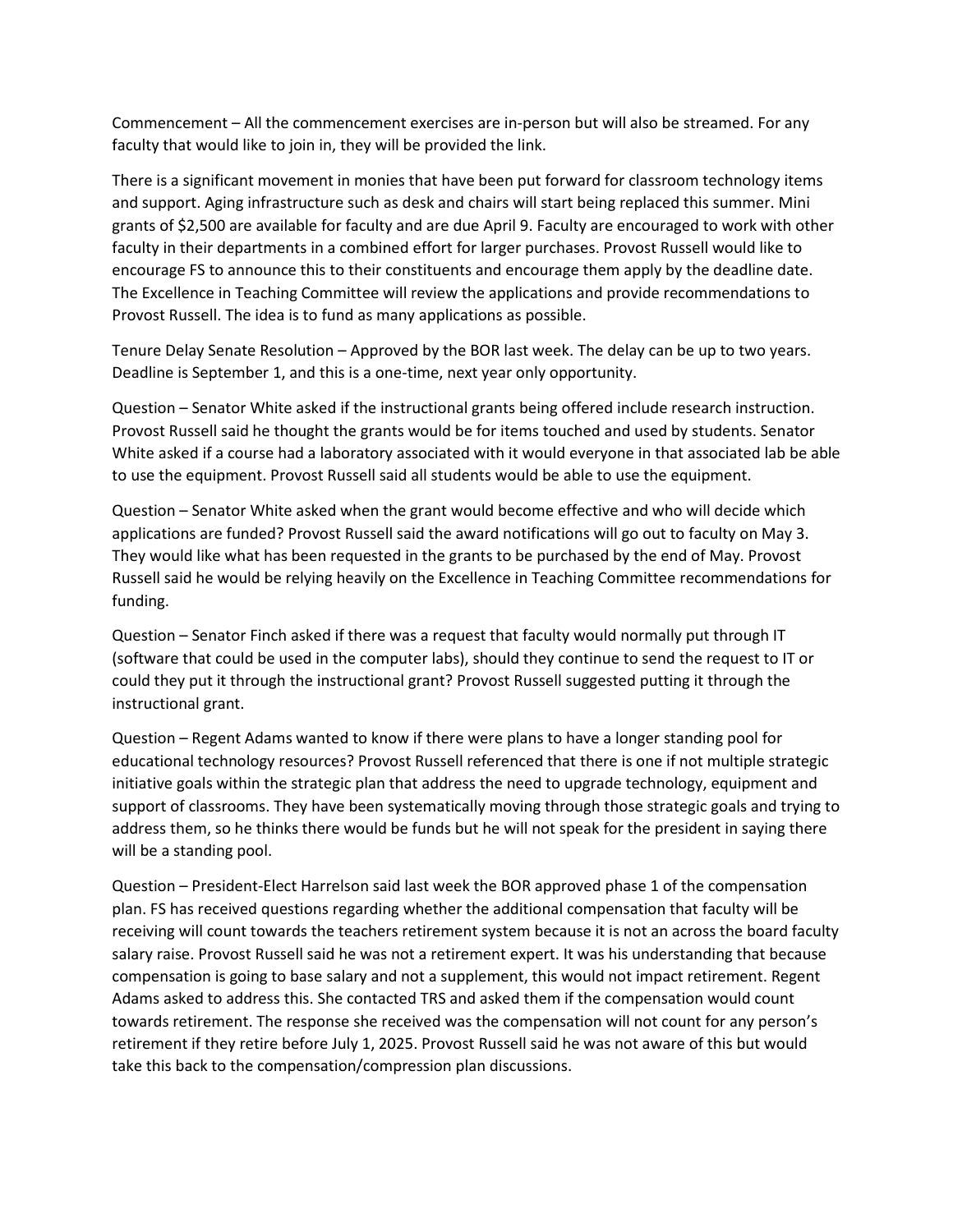Senator Sharp said she was very concerned about retirement/compensation. She is afraid the very low salaries at MSU and having had no raises in 10 or so years, people will not want to come to MSU to work. Word is getting out that MSU is not a good place to come and have a career in academia. Senator Sharp thinks faculty and staff need to ask for an across the board, cost of living raise.

President Grupe said this was an excellent point because good faculty are not coming to MSU and if they do, they do not stay. His questions is where do we set our priorities?

Visitor Dr. Sue Tallichet thanked FS for her acknowledgement. Dr. Tallichet said MSU is not going to grow if they keep hiring instructors. She stated you cannot do this and have quality education and quality programs and keep this a university. As for the retirement issue, the fact that there was not full disclosure on what was going on with the retirement plan shows very poorly on MSU.

President Grupe brought up that this is just one of many issues. It starts with not providing faculty with moving expenses. You have to invest money to come to MSU and when your salary is already low it pushes people away. If you do not get applicants for jobs it reflects the salary level that the position is at. Regent Adams said there is also a problem with information and this has got to change. People want to work, they want to work together, they want to be here. If people are not even given the information they need to make the right decision, to help one another do what they can with the resources they have, we are internally setting ourselves up to fail outside of any external pressure we may face.

#### **Regent Report – Regent Adams**

The BOR met in-person March 25, in Mt. Sterling. The overall message was that MSU is doing well financially. MSU has received 20 million dollars in CARES and KRESA funds. These funds have been pulled down already and used. MSU is not going to have to take some of the financial hits that were originally thought. Good pieces of legislation that are coming out this year that will help MSU: House Bill 8, which created a blanket liability for KERS costs. MSU will eventually have to pay for 50% of this. This means in about three or four more years MSU will have to pay about 2 million dollars more per year. The good news to offset this is when the presidents got together and they did Senate Bill 135, they tinkered with the performance funding model so the floor that presidents wanted to put in place so there would be a stop gap is being put in place. Senate Bill 135 was signed into law by Governor Beshear and means we are not going to lose those funds. Added in is the 18 million dollars in funds from the American Recovery Act that MSU will receive. 9 million will go to students, 9 million will go to the institution. This is money that has not been drawn down.

When the compensation plan was voted on, it was separated out for faculty and staff. Regent Adams had the option to vote on the staff compensation piece but was not allowed to vote on the faculty compensation piece. Regent Adams said the reason she would not vote for this particular compensation piece is because the third part that included the \$100 goes against PG 44 and UAR 324.06. This went against internal policy and she could not endorse it for that reason and was the single vote against it. When the faculty compensation piece came up, the president said they would be removing the compression piece. All that was voted on was the base pay and this passed. President Morgan said he would be removing the compression piece because it had not been worked out yet and it would be brought back to the board at a later date. The figure for the compression piece has changed. Faculty were told there was \$100,000 set aside for compression, but the new figure presented at the BOR meeting was \$200,000. Regent Adams asked where the money was and where it was coming from but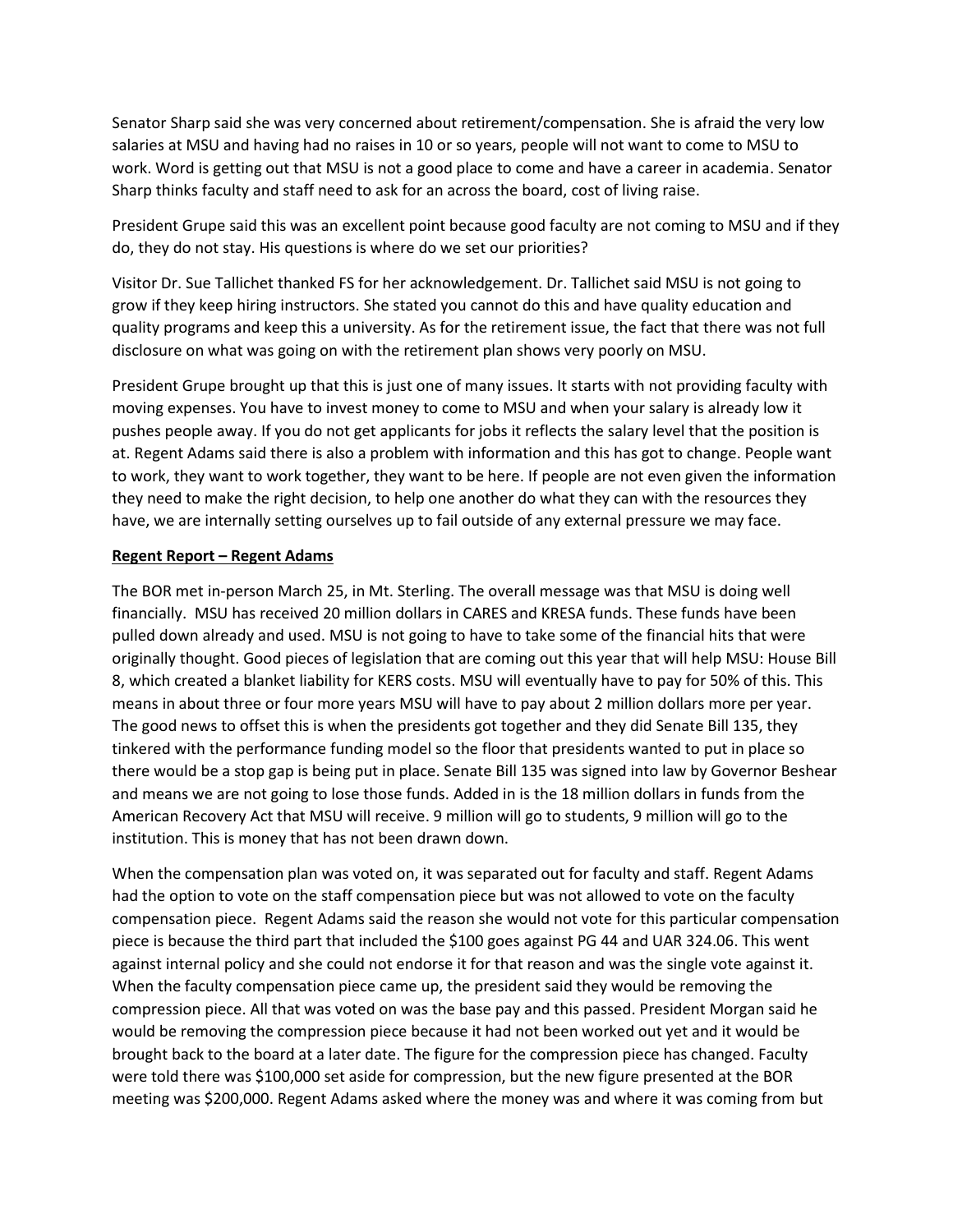has not received answers. The BOR is getting a very clear message that MSU is doing well financially. Regent Adams said what is getting very difficult is disentangling exactly where things go. How and why MSU could now double the amount of funds to address faculty compression? There is no answer.

Regent Adams said she would like for everyone to have the email she sent to TRS so they have the specific language from TRS to share with their colleagues. She requested that President Grupe email the faculty as a whole. She will also pass this information along to staff congress because she does not know how many staff were affected by this.

# **Staff Congress Report – SC Chair Savard-Hogge**

She thanked President Grupe for allowing her to be at FS meetings, hear the dialogue, and be part of EC meetings with FS and SC. She also thanked Regent Adams on the work she did untangling the retirement issues with TRS and the compensation plan.

President Grupe mentioned a diversity meeting that he and SC Chair Savard-Hoggee had with the Edit subcommittee they are on. The subcommittee was formed to advocate and develop priorities for employee recruitment and retention for URM. At the last meeting they were given an institutional placematch from CPE. There were two items for workforce diversity. Tenure and tenure track faculty and management occupation had URM. There is some work to do in terms of management occupation. Those two areas that CPE counts toward diversity are important areas. Percentage wise, MSU is going the wrong way in terms of diversity and management occupation. There was really good committee discussion, talking about salaries being very low and not having packages available for relocation.

The committee is still working on the climate survey. Senator Justice has provided President Grupe and SC Chair Savard-Hogge with the feedback received from the focus group. Chair Savard-Hogge will go more in depth with this information at the Executive Council meeting. It is very important for people to understand that a climate survey will be a long survey. They are trying to capture a great deal of data that is unbiased, so they need to be intentional about what they were trying to do in the first place, to provide an anonymous, safe place for people to give honest feedback to administration. Her hope is that before the next EC meeting, people really look at the questions.

# **SGA Report – Bryce Ward**

President Grupe received an email from Bryce Ward an hour before the FS meeting stating he was unable to attend today. He said SGA had their first in-person meeting last night. They are working on the renewal rollover partnership with local ice cream businesses for the remainder of the school year. Also, they are looking into two \$4,000 grants for a new campus park on the Butler Hall lot.

Senator Sharp brought up that the SGA ideas are born, funded for a short time and then fall through. There is not a sustainability model. There is never someone in place after these students graduate to maintain the initiatives. President Grupe will bring this up with SGA.

#### **Executive Council – FS President Grupe**

Discussions with Staff Congress and Faculty Senate Executive Council – President Grupe was not able to attend the meeting so President-Elect Harrelson will give the report.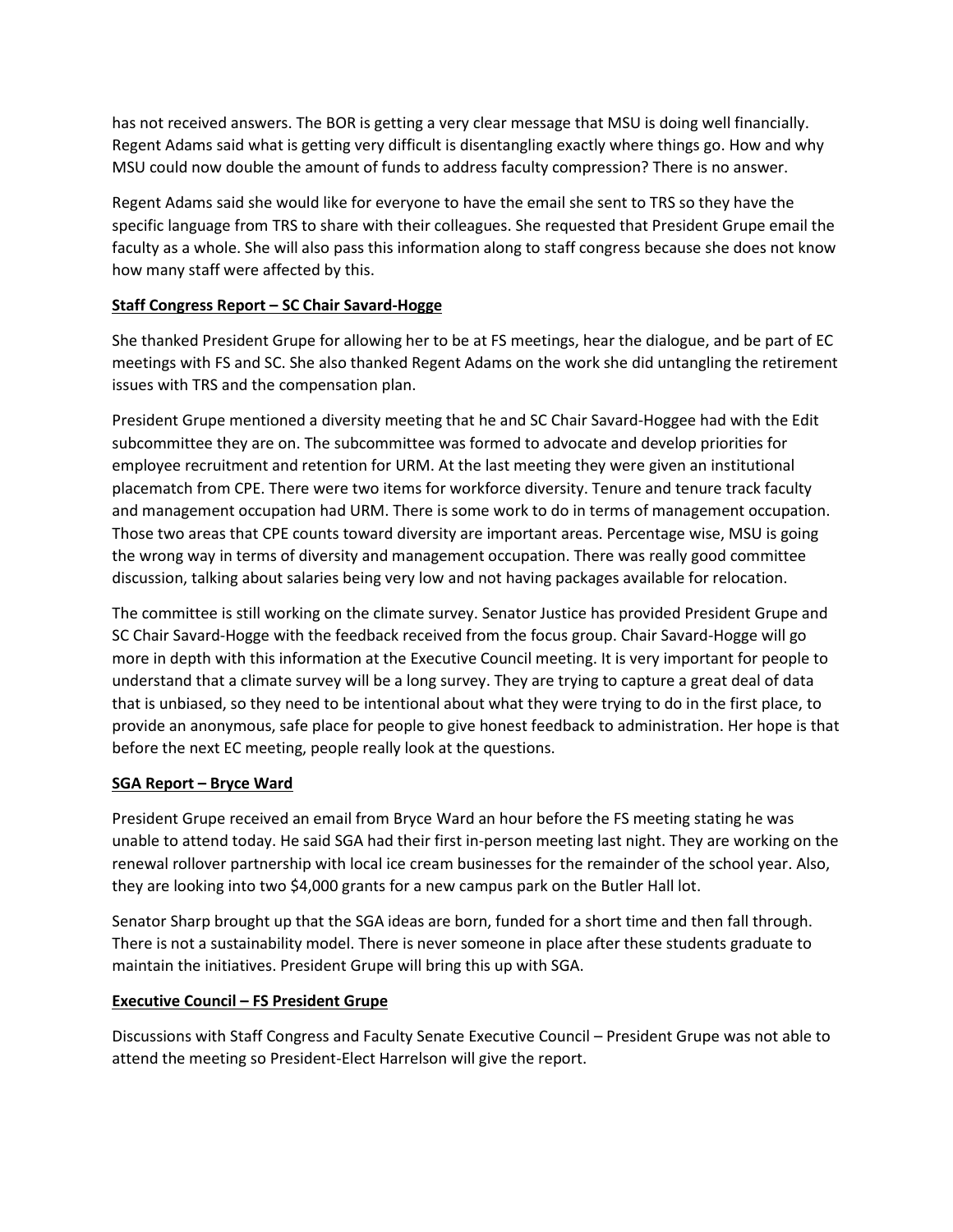Teaching Bill of Rights – The committee discussed how they could put something together for anyone who was teaching so they would have better protection and better information. They will form a small group who will work on the creation of the Teaching Bill of Rights.

Will be looking more at the climate survey and how they might adjust that going forward.

President Grupe questioned how they would administer the climate survey. They could go through the Center for Teaching and Learning, IR, or use an external vendor such as Survey Monkey. The main problem is CTL and IR surveys will take time. Survey Monkey works, is reliable and has a lot of options but there is a cost associated with it. There are funds remaining in the FS budget and those could be used to purchase the one year subscription to Survey Monkey. This tool could also be used by SGA and SC, as well as FS. Senator Finch said if we purchase this now, it gives FS a year to see if this tool is reasonable and serves FS needs. Something coming through Survey Monkey may allow people to feel more free to respond because it is not something that is affiliated with the university. Senator Sharp said if we are going to go to the trouble of collecting data, we should have a tool that has been vetted through research methods. She questions if it is so easy to put surveys out, would faculty and staff be overwhelmed with surveys. Regent Adams said the survey has been around and has been vetted through FS and is modeled on our sister university surveys. This is a way to move forward on work that has already been done. Senator White said he feels this is an excellent idea. Faculty and staff need to have a voice at the institution.

Fast Track for Tenure and Promotion – will move this for discussion to the next FS meeting.

# **Faculty Welfare and Concerns – President-Elect Harrelson**

The committee discussed the creation of an ad hoc committee in regards to workload calculations. They have solicited members to the ad hoc and are included in the document that President-Elect Harrelson shared with FS. Right now there is no form for how ad hoc committees should be created so they have developed this form to deliver the purpose, how the committee should work and a timeline for how they should do so. They hope the ad hoc can begin work once they get approval from FS in the middle of April. They will work through the summer and into the fall semester creating a recommendation that will be delivered to the Faculty Welfare and Concerns committee. Hopefully it can be presented to the FS at the beginning of the Spring 21/22 semester. The committee will be formed with 3 faculty and 1 administrator from each college. There is also representation from 1 instructor, several assistant professors and associate professors, full professors, one chair, two associate deans and one dean. President-Elect Harrelson said this is technically a first reading. Senator Chatham asked who was going to be the chair of the ad hoc committee. President-Elect Harrelson said the ad hoc committee should be chaired by someone in the group. They would like to vote on a chair in their first meeting. There are three of the FWC members on the committee and she is hopeful that one of them will take leadership in that role since they are most familiar with the conversations they have had. A friendly amendment will be made regarding the chair definition. Senator Graves moved to suspend the rules pending the friendly amendment and go into a second reading. Motion approved.

President-Elect Harrelson added that a chair will be selected from the ad hoc committee to preside over meetings and share information with the FWC committee. Senator Chatham questioned that the chair would be selected by whom? A friendly amendment was made to change selected to elected from the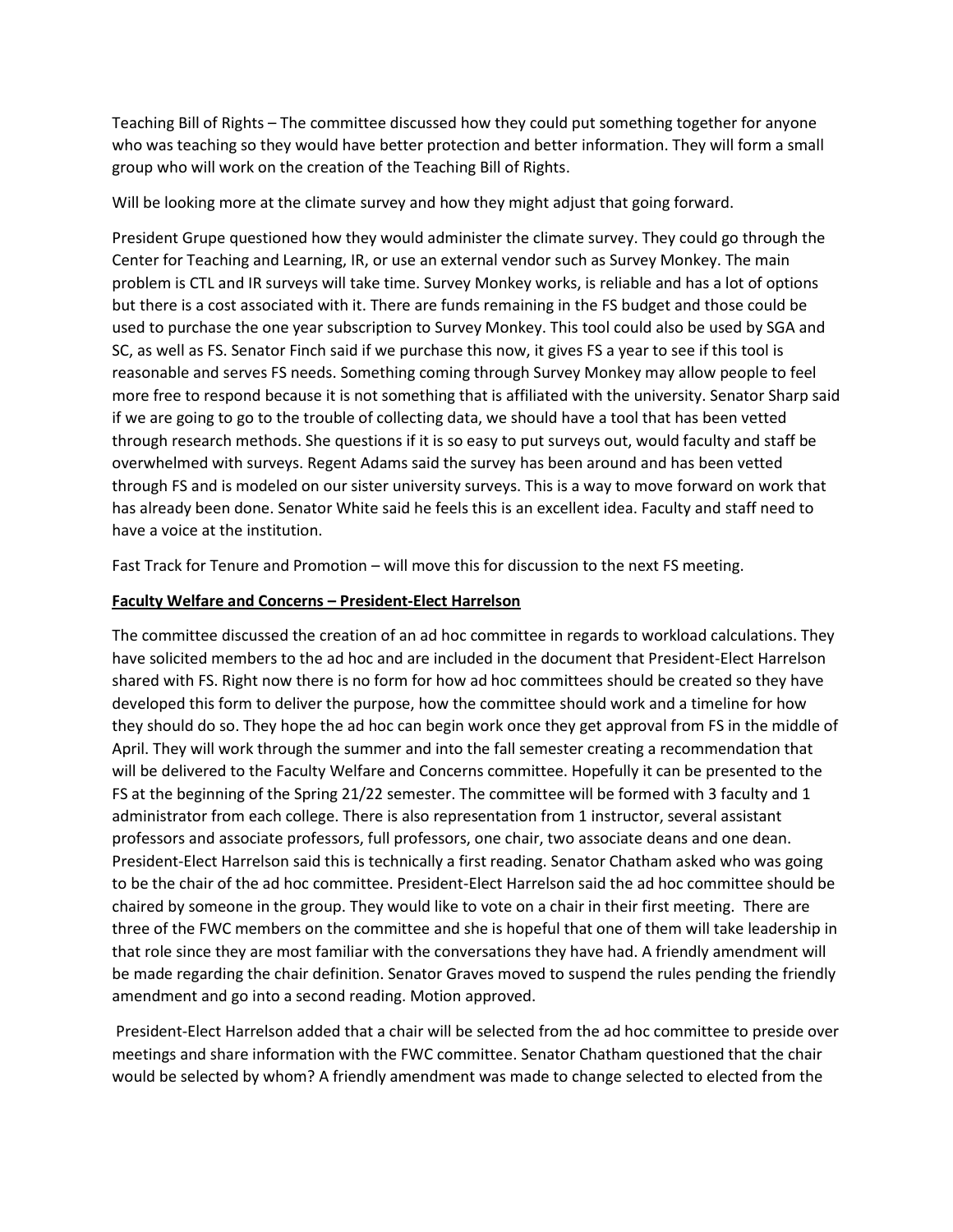ad hoc committee. Motion to accept the proposal for the ad hoc committee as amended. Motion approved.

The FWC met briefly with Governance. They are looking at adjusting PAc 17 and changing the committee that reviews sabbatical to the Research and Creative Productions Committee.

Continued discussion on PAc 35, faculty evaluation plan. They are wanting to remove the statement that stipulates student course evaluations must be used in faculty evaluations.

Asked to look at PAc 31, which deals with the status of librarians. The librarians are wanting to revise PAc 31 to include language to state they are faculty. Librarians do not have an evaluation plan so Senator Kmetz was going to take this back to the librarians and see if something could be created that could also be added to PAc 35.

FWC, Governance and SC Executive Committee member David Flora will meet jointly on April 25, regarding a document that will regulate ad hoc committees and their formation.

# **Governance – Senator Finch**

Faculty interest survey is out and is currently at 28%. The survey will close on April 5, and Senator Finch asked senators to spread the word with their colleagues.

Received feedback from Senator Hare regarding the categories of schools and departments. Governance decided to use the same model that was used last year and will make sure the departments are fairly represented on the survey.

They will work next week on populating committees and there will be multiple slates to vote on at the next FS meeting.

#### **Academic Issues – Senator Schack**

The committee continues to work on the UAR on Academic Dishonesty. They are tweaking the language and will hopefully have a document to share with FS by the end of April.

#### **Evaluation – Senator Jenab**

The committee continues to work on the chair and associate dean evaluation survey. Different colleges have different models, some with associate deans and some with chairs. The committee decided to have one survey because chairs and associate deans do the same tasks. Another concern to the committee is why the results of the surveys are kept confidential, not being released to the participants and publicly.

#### **General Education – Senator Schack**

The committee met on Monday and a good portion of the meeting was devoted to thinking about the criteria by which they measure or agree that the SLO standards have been met. Previously it has been 70% of the students will meet the standard by meeting 70%. The committee added that this will be reevaluated each year. They will look at the data and see how things are going and make decisions based on the data.

#### New Business